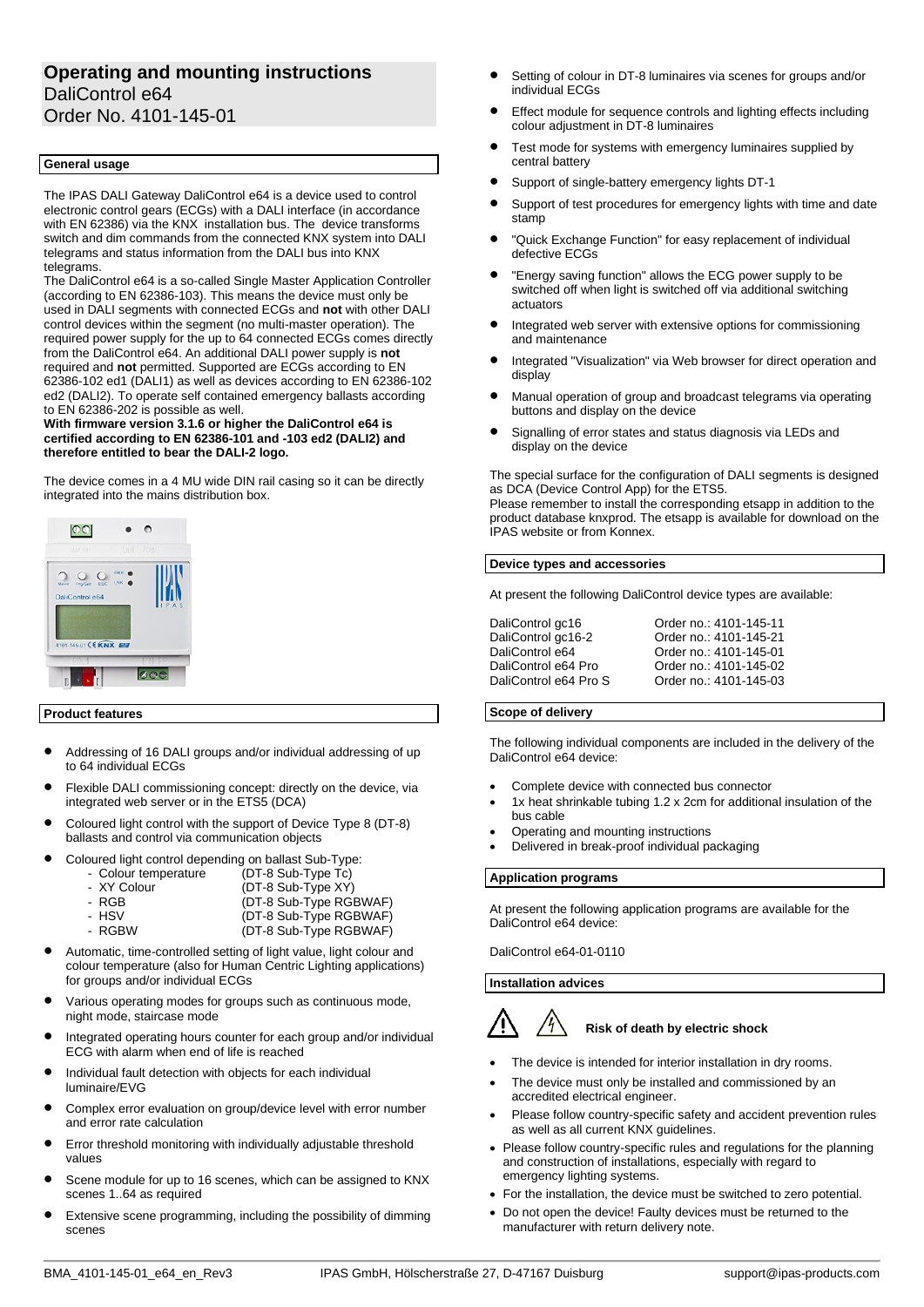## **Technical data**

## **Power supply**

- Operating voltage 110 to 240 V, 50 to 60 Hz AC or DC
- Maximum power consumption 8 W
- Bus power supply via KNX bus line, SELV 24 V, ca. 5 mA

#### **Connectors**

Mains connector L N PE: Screw connector 3x 1-2.5 mm<sup>2</sup> single or threaded core<br>DALI-Bus D+, D-: Screw connector 2x 1-2.5 mm<sup>2</sup> single

or threaded core<br>Bus line: Bus connector KNX, screwless 0.6…0.8 mm, single core • Ethernet Eth 1: With standard patch cable

#### **Control elements**

- Programming button to toggle between normal and addressing mode of the KNX
- 3x buttons (Move, Prg/Set, ESC) for manual control and for activation of broadcast and service functions

#### **Display elements**

| <b>PROPICY VIGHTONG</b> |                                                                   |
|-------------------------|-------------------------------------------------------------------|
| $\bullet$ LED red:      | Indicates normal/addressing mode                                  |
| • LNK-LED yellow:       | Signals device Ethernet readiness                                 |
| $\bullet$ ERR-LED red:  | Signals fault status                                              |
| • LC-Display            |                                                                   |
| 2x12 characters:        | for configuration menu manual<br>operation and device adjustments |

1 DALI output

shutdown occurs

according to EN 62386-103 ed 2

250mA, basic insulation (no SELV)

EN 62386-101 ed1 and ed 2

#### **KNX-Bus**

• KNX Medium: Twisted Pair (TP)

#### **DALI-Bus**

|  |  |  |  | Number of outputs: |  |
|--|--|--|--|--------------------|--|
|--|--|--|--|--------------------|--|

- Output type: Single-Master Application Controller
- Number of ballasts: max. 64 ECGs according to
- DALI voltage: typic. 16 VDC, short-circuit proof max.
- Recommended wire cross-section: min. 1.5 mm<sup>2</sup>
- **Guaranteed** supply current: 125 mA
- Maximum supply current: 250 mA
- Shutdown delay: 600 ms after DALI short circuit
- Start-up attempt after shutdown: 5 s after short-circuit detection

#### **Mechanical data**

- DaliControl e64 casing: Plastic ABS V0
- Dimensions 4 MU: 71 mm x 58 mm x 90 mm (WxHxL)
- Weight: ca. 158 g
- Mounting: 35 mm DIN rail

## **Electrical safety**

- Protection type (according to EN 60529): IP20 Protection class
- (according to IEC 1140) |<br>Overvoltage category: | | | |
- Overvoltage category: Pollution class
- (according to EN60664-1): 2 • KNX Bus: SELV DC 24 V DALI Bus: typical16V DC, 250mA base isolation, (no SELV)

## **EMC requirements**

Complies with directive 2014 / 30 / EU

## **Environmental conditions**

- Weather resistance: EN 50090-2-2,
- Environmental conditions during operation: -5°C to +45°C
- Storage temperature: -25°C to +55°C
- Transportation temperature: -25°C to +70°C
- Rel. humidity (non condensing): 5 % to 93 %

## **Certification**

- KNX certified
- DIIA certified according to EN 62386-101 ed 2 and EN 62386-103 ed 2

## **CE-signage**

According to EMC guidelines (residential and commercial buildings), low voltage guidelines

## **Location and function of display and control elements**

The device connections, as well as the elements learn button and programming LED required for KNX commissioning are only accessible in the distribution board when the cover is removed. The buttons required for DALI commissioning and parameterisation (MOVE, Prg/Set, ESC), as well as reading the 2-line display and the control LEDs (ERR and LNK) can be operated with the distribution board cover closed.

#### **You must always follow the pin assignment as labelled on the casing!**



## **Mounting and wiring**

As an REG device the DaliControl e64 is suitable for mounting in distribution boxes on 35 mm DIN rails. To mount the device it must be angled to slide onto the DIN rail from above and then locked into place with a downward movement. Please make sure that the security latch at the bottom side of the device snaps into place and that the device is firmly attached to the rail.

To dismount the device, the security latch can be pulled downwards with a suitable tool and then the device can be removed from the rail.

After the device has been inserted, the cable for the DALI bus should be attached to the upper left connector first. In accordance with EN 62386, the DALI control lines can be carried in a 5-wired cable together with the power supply (simple basic insulation is sufficient). However, please make sure that these are labelled clearly. For the entire DALI installation of a segment, a maximum cable length of 300m must not be exceeded. (Recommended cross-sectional area 1.5mm²).

The power supply is connected to the top left-hand side connector in the order indicated on the casing.

To connect the KNX cable, a standard bus connector is plugged into the respective entry on the device.